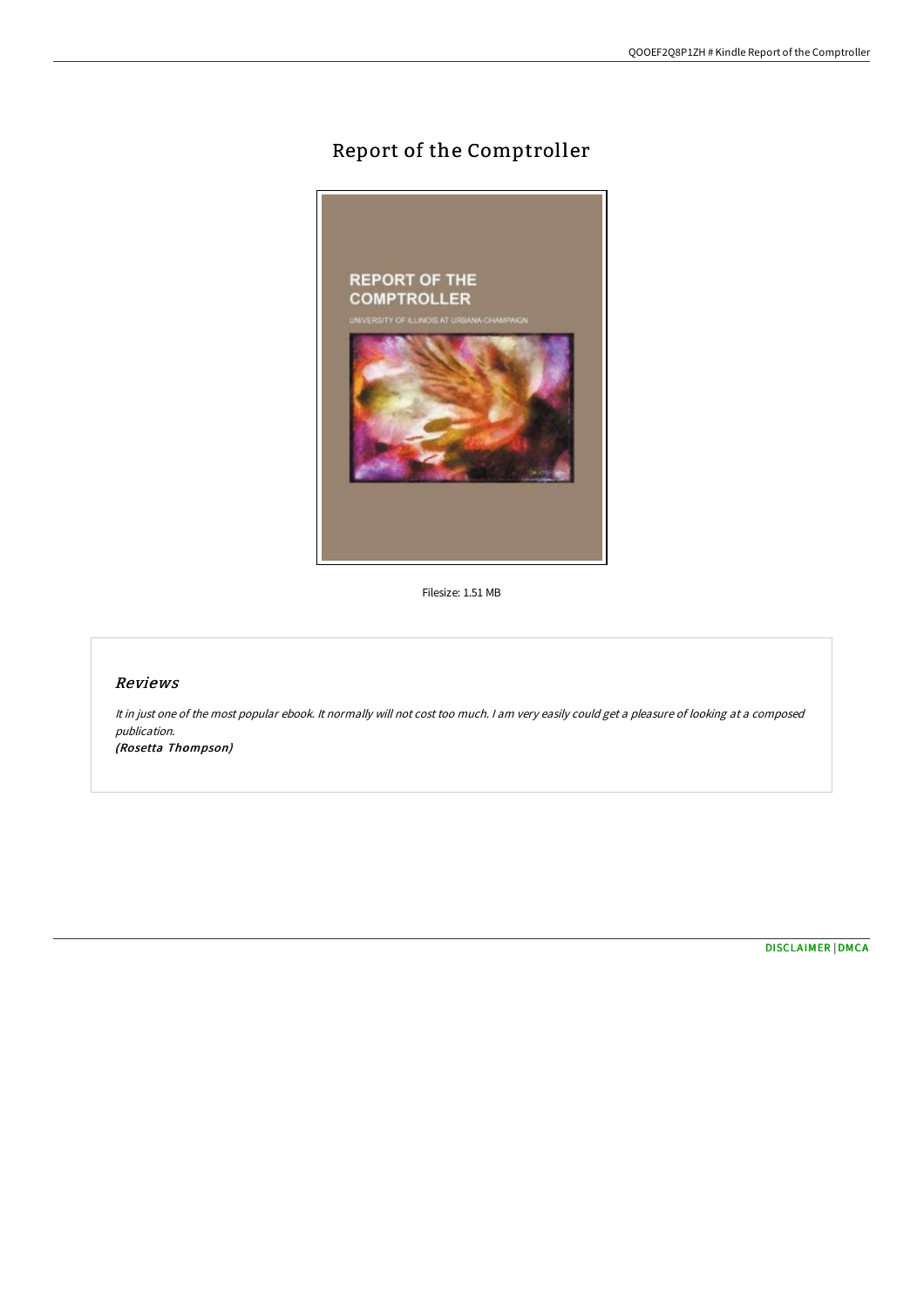#### REPORT OF THE COMPTROLLER



To read Report of the Comptroller PDF, please access the hyperlink listed below and save the document or gain access to additional information that are have conjunction with REPORT OF THE COMPTROLLER book.

Rarebooksclub.com, United States, 2012. Paperback. Book Condition: New. 246 x 189 mm. Language: English . Brand New Book \*\*\*\*\* Print on Demand \*\*\*\*\*.This historic book may have numerous typos and missing text. Purchasers can download a free scanned copy of the original book (without typos) from the publisher. Not indexed. Not illustrated. 1913 Excerpt: . wires and cables 7 Transformers 7 Pipe 7 - Boilers, stokers, pumps, etc 5 Wells and piping 21-2 Hydrants and meters 5 Water mains 21-2 Valuation of Library The valuation given for the University Library was taken from therecords maintained in the Library. In computing this valuation, gifts were excluded, and a depreciation rate of three per cent per annum was applied on the cost of books purchased. The total number of catalogued books and pamphlets in the Library on June 30, 1913, was 238,301. Valuation of Museums A complete inventory was taken of the museums of the University, in so far as the items in the museums have been cataloged. No attempt was made to value the museums, since, in the first place, a great part of the material in the University museums has been acquired by giF, or incidental to investigations, and in the second place, the material in the museums does not have a commercial value, altho the material is, of course, very valuable to the University for the purposes of scientific investigation and research. INVENTORIES OF BUILDINGS AND FURNITURE as at June 30, 1913 Buildings Furniture Literature and Arts Group Commerce Building 98,400.00 7,303.60 Lincoln Hall 234,225.00 8,761.95 University Hall \$ 30,075.00 \$ 9,698.75 General Science Group Astronomical Observatory 10,000.00 289.50 Ceramics Laboratory 14,000.00 1,758.70 Chemical Laboratory 87,200.00 20,932.09 Entomology Building 7,650.00 292.00 Natural History Hall 188,300.00 27,452.50 Physics Laboratory 217,700.00 5.539.15 Engineering Group Electrical Engineering Laboratory 22,175.00 2,782.80 Engineering Hall...

 $\mathbb{R}$ Read Report of the [Comptroller](http://digilib.live/report-of-the-comptroller-paperback.html) Online  $\overline{\mathbf{m}}$ Download PDF Report of the [Comptroller](http://digilib.live/report-of-the-comptroller-paperback.html)